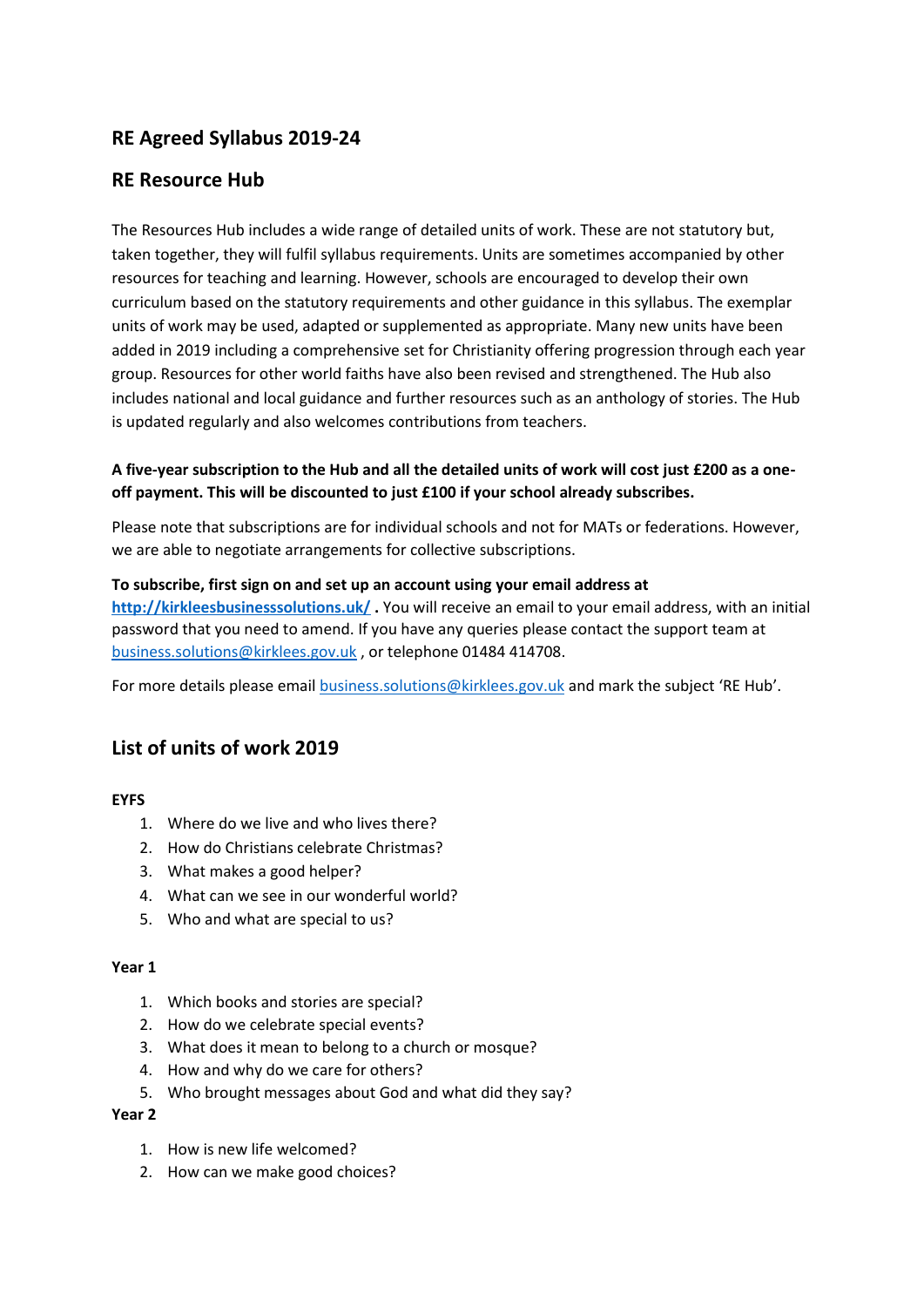- 3. How and why do people pray?
- 4. How can we look after the planet?
- 5. What did Jesus teach and how did he live?

#### **Year 3**

- 1. How do Jews remember God's covenant with Abraham and Moses?
- 2. What is Spirituality and how do people experience this?
- 3. What do Christians believe about a good life?
- 4. What do the creation stories tell us? Additional unit: Who can inspire us?

#### **Year 4**

- 1. How are important events remembered?
- 2. What faiths are shared in our country?
- 3. How do the Five Pillars guide Muslims?
- 4. Why are Gurus at the heart of Sikh belief and practice?

#### **Year 5**

- 1. Why are some journeys and places special?
- 2. What values are shown in codes for living?
- 3. Should we forgive others?
- 4. What do Christians believe about the old and new covenants?

#### **Year 6**

- 1. How do Sikhs show commitment?
- 2. What do Christians believe about Jesus' death and resurrection?
- 3. How does growing up bring responsibilities?
- 4. How do Jews remember the Kings and Prophets in worship and life?

#### **Year 7**

- 1. What is religion?
- 2. How do Christians express their faith and spirituality?
- 3. How do Buddhists see life?
- 4. What does it mean to live in multi-faith Britain?
- 5. What do Hindus believe?
- 6. What is important to Muslims about a good life?

#### **Year 8**

1. How do Christians understand God and the Trinity?